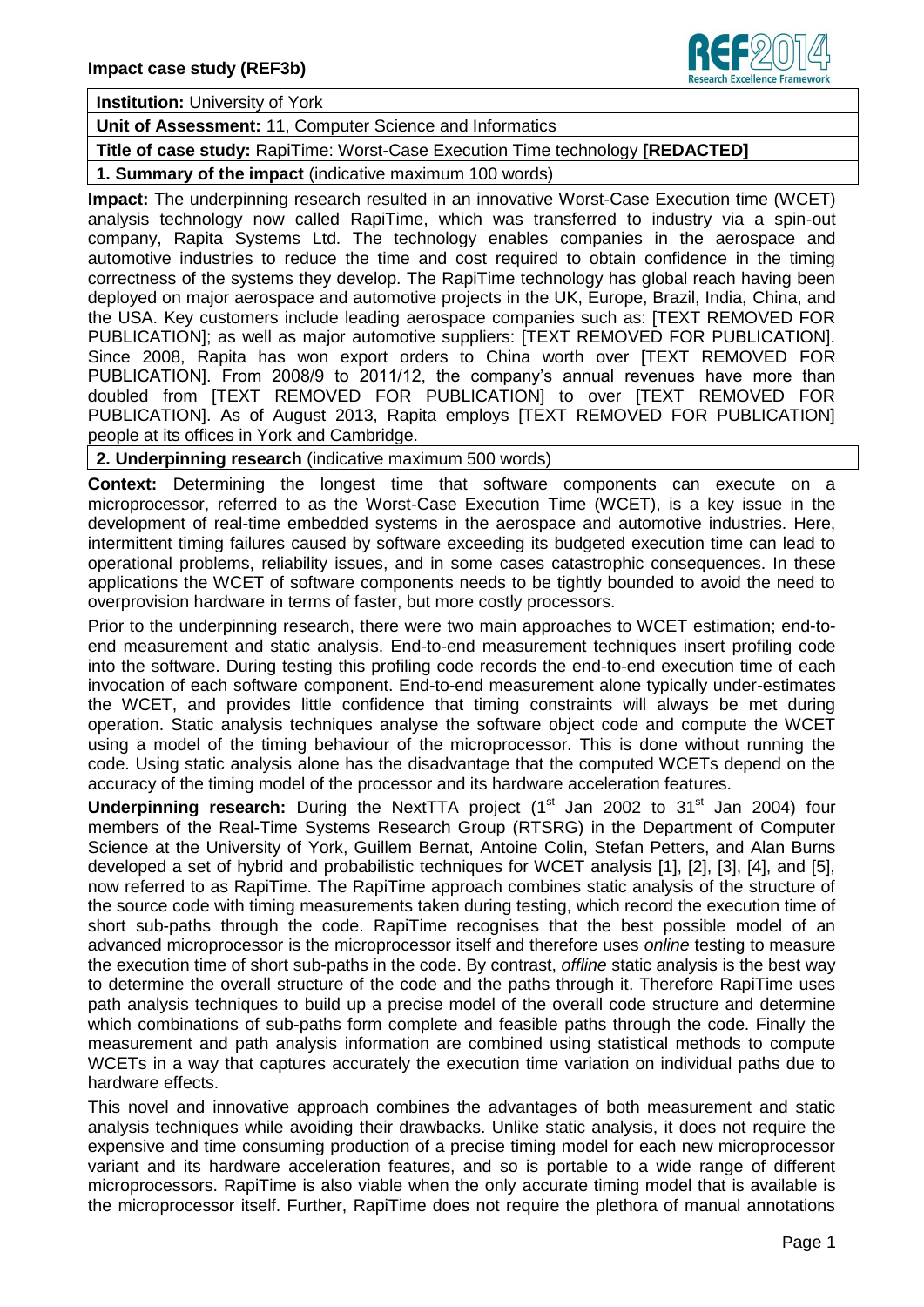## **Impact case study (REF3b)**



that static analysis alone needs to establish essential information about control flow. This greatly reduces the amount of engineering time required before meaningful results can be obtained, and removes a potential source of errors. Compared to measurement, RapiTime is able to identify the worst-case path and compute the overall WCET of software components from the WCETs of subpaths when not all of the complete paths through the code have been executed. This significantly reduces the amount of testing required to verify timing correctness.

For the full duration of the NextTTA project, while carrying out the underpinning research, Guillem Bernat was a Lecturer, Antoine Colin and Stefan Petters were Research Associates, and Alan Burns was a Professor in the Computer Science Dept. at the University of York. (Martin Newby, Professor of Statistical Science at City University in London, assisted with some of the probabilistic methods used in [2]; however, the overwhelming majority of the underpinning research was done at the University of York). Antoine Colin left the University of York on 31<sup>st</sup> Jan 2003, Stefan Petters on 31<sup>st</sup> July 2004, and Guillem Bernat on  $6<sup>th</sup>$  October 2005 (on secondment). Prof. Alan Burns remains at the University of York to this day.

**3. References to the research** (indicative maximum of six references)

[1] G. Bernat, A. Colin, S. M. Petters, "WCET Analysis of Probabilistic Hard Real-Time Systems" IEEE Real-Time Systems Symposium (RTSS), December 2002, Austin, Texas, USA. DOI: 10.1109/REAL.2002.1181582

[2] G Bernat, M. J. Newby, A. Burns, "Probabilistic Timing Analysis: an Approach using Copulas" Journal of Embedded Computing, v1-2, pp 179–194, 2005.

http://dl.acm.org/citation.cfm?id=1233760.1233763

[3] A. Colin, S. M. Petters "Experimental Evaluation of Code Properties for WCET Analysis" IEEE Real-Time Systems Symposium (RTSS), Cancun, Mexico, December 2003. DOI: 10.1109/REAL.2003.1253266

[4] A. Colin, G. Bernat, "Scope Tree: a Program Representation for Symbolic WCET Analysis" In Proc. 14th Euromicro Conference on Real-Time Systems (ECRTS), June 2002, Vienna, Austria. DOI: 10.1109/EMRTS.2002.1019185

[5] G. Bernat, A. Colin, S. M. Petters, "pWCET a Toolset for automatic Worst-Case Execution Time Analysis of Real-Time Embedded Programs" 3rd Int. Workshop on WCET Analysis, at the Euromicro conference on Real-Time Systems, Porto, Portugal, 1 July 2003. (Available as a technical report https://www.cs.york.ac.uk/ftpdir/reports/2003/YCS/353/YCS-2003-353.pdf)

Number of citations: Google Scholar  $29^{th}$  Aug 2013 [1] – 256, [2] – 49, [3] – 52, [4] – 53, [5] – 81. Scopus 29<sup>th</sup> Aug 2013:  $[1] - 60$ ,  $[2] - \text{not indexed}$ ,  $[3] - 11$ ,  $[4] - 12$  (11/11/13),  $[5] - \text{not indexed}$ . References [1], [3], and [4] best indicate the quality of the underpinning research.

Note that RTSS is widely recognised as the premier conference in the real-time systems field. It is rated A according to the ERA conference rankings 2010. ECRTS is also an A rated international conference.

The research published in [1], [2], [3], [4], and [5] was carried out under the EU funded FP5 project NextTTA (High-Confidence Architecture for Distributed Control Applications) IST 2001-32111 (1<sup>st</sup> Jan 2002 to 31<sup>st</sup> Jan 2004, PI Prof. Alan Burns, University of York, funding €150,155.00).

## **4. Details of the impact** (indicative maximum 750 words)

**Impact:** The underpinning research was exploited in the development of an innovative Worst-Case Execution time (WCET) analysis technology now called "RapiTime". This technology was transferred to industry via the formation in 2004 of a successful spin-out company; Rapita Systems Ltd. This technology has been deployed on, and is in continuous use on, a number of major longterm aerospace and automotive projects world-wide, examples include:

- [TEXT REMOVED FOR PUBLICATION]: Flight Control Computer (FCC) and the [TEXT REMOVED FOR PUBLICATION] (RapiTime in continuous use since 2006) [11].
- ITEXT REMOVED FOR PUBLICATIONI: FADEC (Full Authority Digital Engine Control) for the [TEXT REMOVED FOR PUBLICATION] (Since 2009).
- [TEXT REMOVED FOR PUBLICATION]: (Since 2011).
- Alenia Aermacchi (Italy): Flight Control System for the M-346 military transonic trainer. (Since 2010) [10].
- [TEXT REMOVED FOR PUBLICATION] a European Space Agency [TEXT REMOVED FOR PUBLICATION] (Since 2012).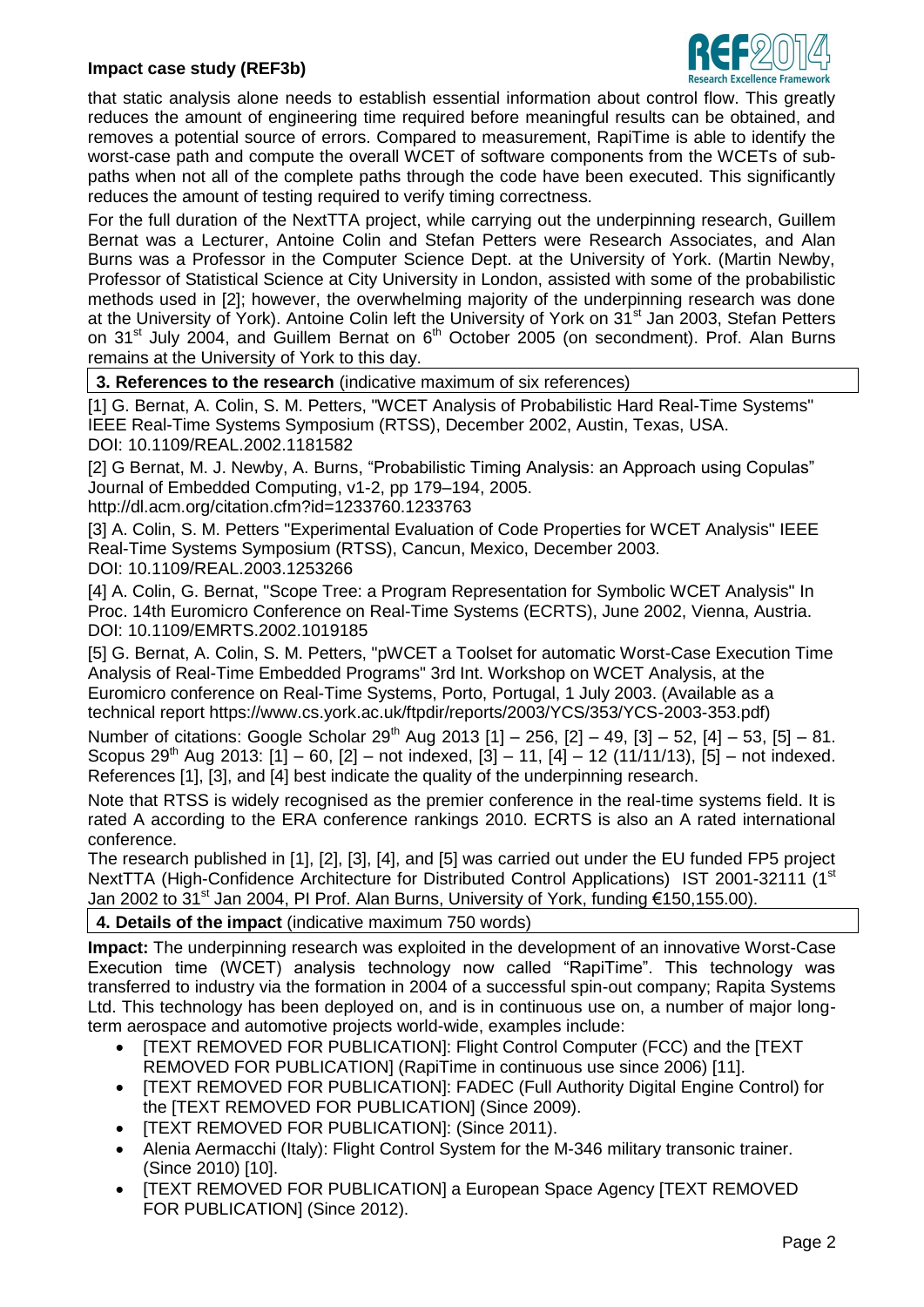

- [TEXT REMOVED FOR PUBLICATION]: Used in a proof-of-concept relating to new processes for the development of Flight Control Systems. (Since 2010).
- [TEXT REMOVED FOR PUBLICATION]: Evaluation and tool qualification for use on the [TEXT REMOVED FOR PUBLICATION]. (Since 2008).
- [TEXT REMOVED FOR PUBLICATION]: Development of [TEXT REMOVED FOR PUBLICATION] software modules. (Since 2009).
- [TEXT REMOVED FOR PUBLICATION] control system for small vehicles, [TEXT REMOVED FOR PUBLICATION] (Since 2010).

Other customers since 2008 include [TEXT REMOVED FOR PUBLICATION] and the European Space Agency (ESA).

Note, commercially sensitive detailed quantification of end-user benefits are not available from the above major international companies.

Since 2008, Rapita has also won significant export orders to China worth over [TEXT REMOVED FOR PUBLICATION] via its distributor Cinawind. Customers include: [TEXT REMOVED FOR PUBLICATION].

From 2008/9 to 2012/13, the company's annual revenues have more than doubled [TEXT REMOVED FOR PUBLICATION], with annual profits increasing from [TEXT REMOVED FOR PUBLICATION] to circa [TEXT REMOVED FOR PUBLICATION]. The majority of Rapita's revenues come from products and services based on RapiTime.

**Route to Impact:** Above we detailed specific exploitation of the technology and impact and during the REF period. Next we detail the evidential link between the underpinning research and that impact. During the EU FP5 NextTTA project members of the RTSRG group, Guillem Bernat, Antoine Colin, Stefan Petters, and Alan Burns, introduced the underpinning research on hybrid measurement-based WCET analysis. This approach combined both measurement and static analysis techniques to accurately estimate the WCET of complex software components running on advanced microprocessors. As part of the project, they also developed a prototype WCET analysis tool called pWCET [5]. This tool was evaluated on an Audi drive-by-wire system. Audi was an industrial partner in the NextTTA project. Audi's expression of interest in pWCET and its capabilities led directly to the formation of a spin-out company to transfer this technology into industry.

In 2004, members of the RTSRG; Guillem Bernat, Ian Broster, Antoine Colin, and Robert Davis, and the University of York founded a spin-out company called Rapita Systems Ltd. (www.rapitasystems.com) to commercialise the technology and bring it to market. All rights to the technology and prototype tools were transferred to the company by the University of York which became a shareholder in the company.

In 2005, Rapita Systems received £200k of funding from Viking Investments Ltd. and an associated group of Business Angels [6]. Following the initial technology transfer, the pWCET prototype was re-implemented as a commercial quality tool and re-branded as RapiTime. RapiTime has since been extended to support analysis of systems written in C++ as well as the C, and Ada programming languages, and has recently been complemented by a Code Coverage tool (RapiCover) which uses the underpinning RapiTime technology for code instrumentation and analysis. Together, RapiTime and RapiCover are part of the Rapita Verification Suite (RVS).

In 2006, BAE Systems used RapiTime on the Hawk Advanced Jet Trainer project [7]. Here, RapiTime was used to identify opportunities for WCET reduction, thus creating headroom for new functionality to be added to the system, while avoiding the need for a costly hardware upgrade. Using RapiTime, BAE identified that just 1% of hundreds of thousands of lines of code contributed 29% of the overall WCET. Further, by focusing optimisation efforts on this 1% of the code, they were able to reduce the WCET by 23% [8]. Further, RapiTime was quantified as being able to identify timing problems with less than 10% of the effort of previous approaches, potentially saving months of work. As a result Rapita received a BAE chairman's award for Innovation in the category Transferring Best Practice.

Since 2008, Rapita has focused on sales of its RVS product, centred on RapiTime, to customers in the aerospace and automotive markets. This impact has been described in the previous section.